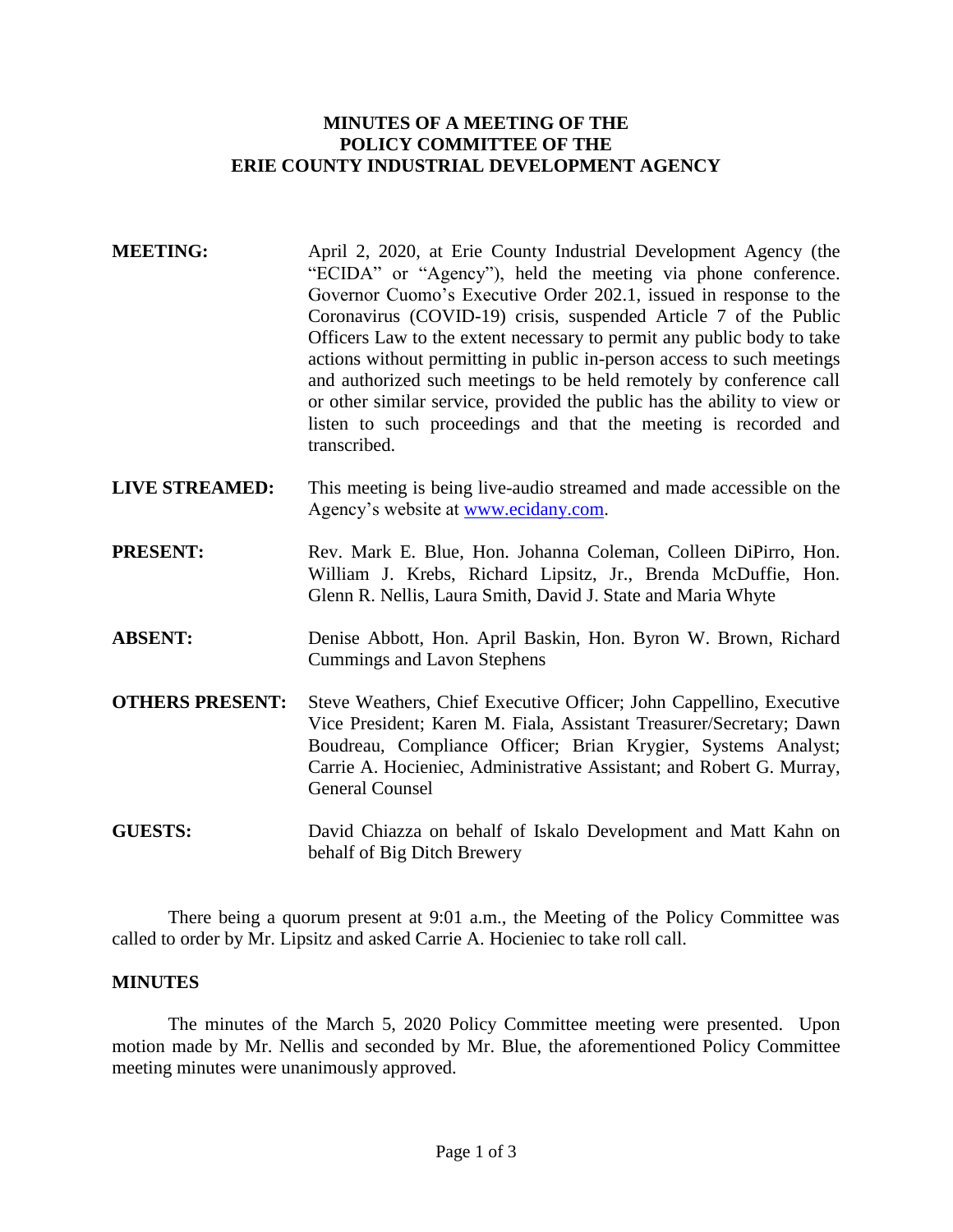At this point in time, Colleen DiPirro joined the meeting.

## **PROJECT MATRIX**

Mr. Cappellino reviewed the Agency's Project Matrix. Mr. Lipsitz directed that the report be received and filed.

# **PROJECT PRESENTATIONS**

Iskalo 6700 Transit Road, LLC, 6700 and 6704 Transit Road, Cheektowaga, New York. Mr. Cappellino presented this proposed sales tax, mortgage recording tax exemption and real property tax abatement benefits project involving the expansion of the current facility to accommodate its long-term growth. The proposed new facility would be  $105,315 +$ /- sq. ft. of which 58,690 sq. ft. would consist of brewery production and company offices. The balance would consist of an expansive tap room, event space and related support area which according to New York State law constitutes a retail operation.

Mr. Cappellino stated that in exchange for providing the sales and use tax, mortgage recording tax exemption and real property tax abatement benefits, the approval of this project will be conditioned upon adherence to certain material terms and conditions with respect to the potential modification, recapture and/or termination of financial assistance as follows:

| Condition               | Term                       | <b>Recapture Provision</b>                       |
|-------------------------|----------------------------|--------------------------------------------------|
|                         |                            | Investment amount equal to or greater than 85%   |
|                         |                            | of project amount.                               |
|                         |                            | Total Project Amount = $$32,300,055$             |
| <b>Total Investment</b> | At project completion      | $85\% = $27,455,046$                             |
|                         |                            | Create 85% of Projected                          |
|                         |                            | Projected = $90$ FT                              |
|                         |                            | $85\% = 76$ FT                                   |
|                         |                            | Create 85% of Projected                          |
|                         |                            | Projected = $156$ PT                             |
|                         | Coincides with 10-year     | $85\% = 66$ FTE                                  |
| Employment              | <b>PILOT</b>               | Recapture Employment $= 142$ FTE                 |
|                         |                            | Adherence to policy including quarterly          |
| Local Labor             | <b>Construction Period</b> | reporting                                        |
|                         | Coincides with 10-year     |                                                  |
| Pay Equity              | <b>PILOT</b>               | Adherence to policy                              |
|                         | Coincides with 10-year     |                                                  |
| Unpaid Tax              | <b>PILOT</b>               | Adherence to policy                              |
|                         | Coincides with 10-year     | Recapture of state and local sales tax, mortgage |
| Recapture Period        | <b>PILOT</b>               | recording tax and real property taxes.           |

# **Draft Recapture Material Terms**

Ms. McDuffie moved and Ms. DiPirro seconded to recommend the project as proposed